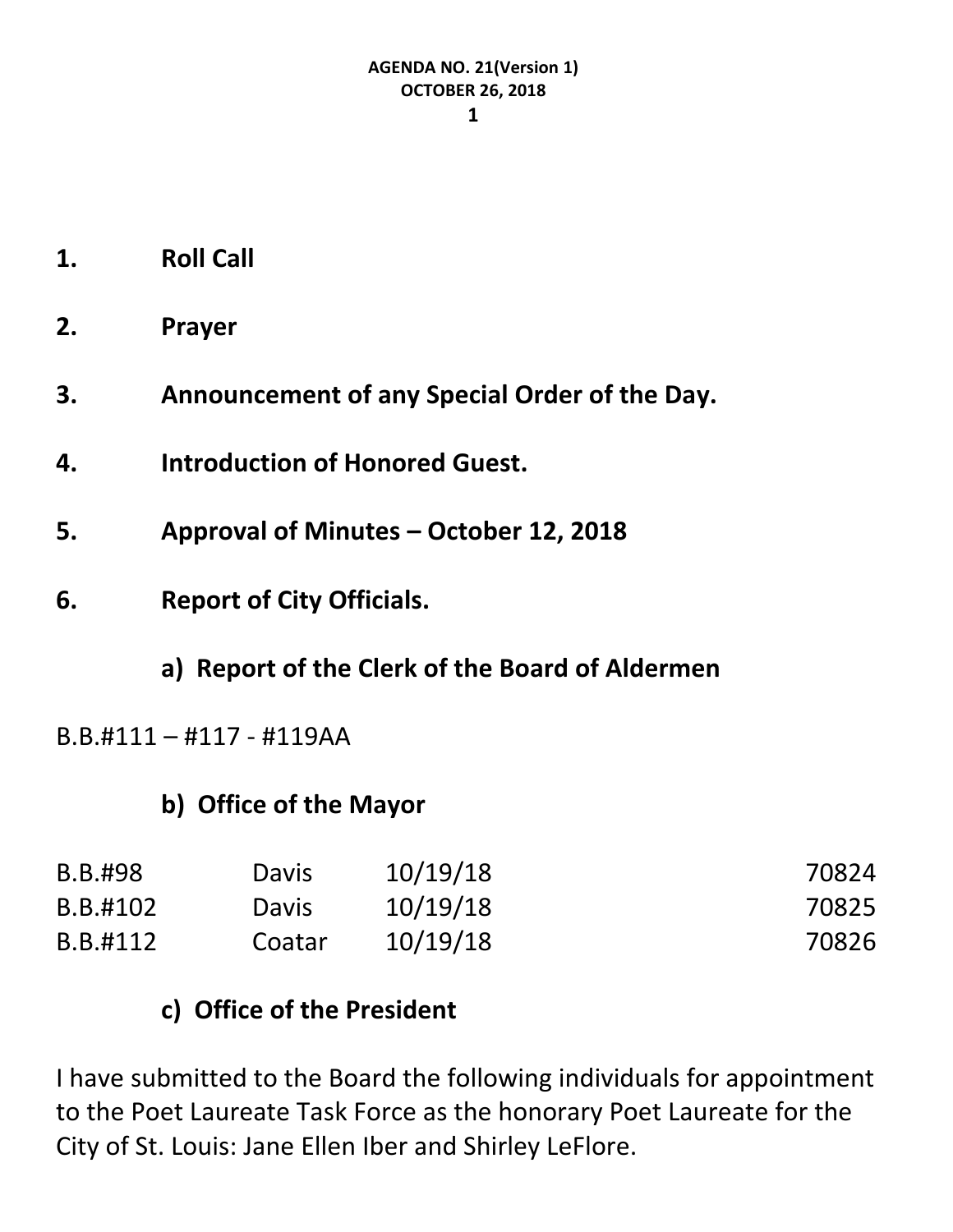#### **2**

# **7. Petitions and Communications.**

none

### **8. Board Bills for Perfection – Informal Calendar.**

TC B.B.#104 -Davis -An ordinance enlarging the boundaries of the Port Authority of the City of St. Louis Port District, subject to the approval of the Missouri Highways and Transportation Commission, and authorizing certain actions in connection therewith.

## **9. Board Bills for Third Reading - Informal Calendar.**

LEG B.B.#25AA – Muhammad/Kennedy/Moore/Bosley - An ordinance submitting to the qualified voters of the City a proposed amendment to the Charter to maintain the Board of Aldermen as body of twenty-eight Aldermen representing twenty-eight wards, and preventing its reduction beginning December 31, 2021, to a body of fourteen Aldermen representing fourteen wards; and containing an emergency clause.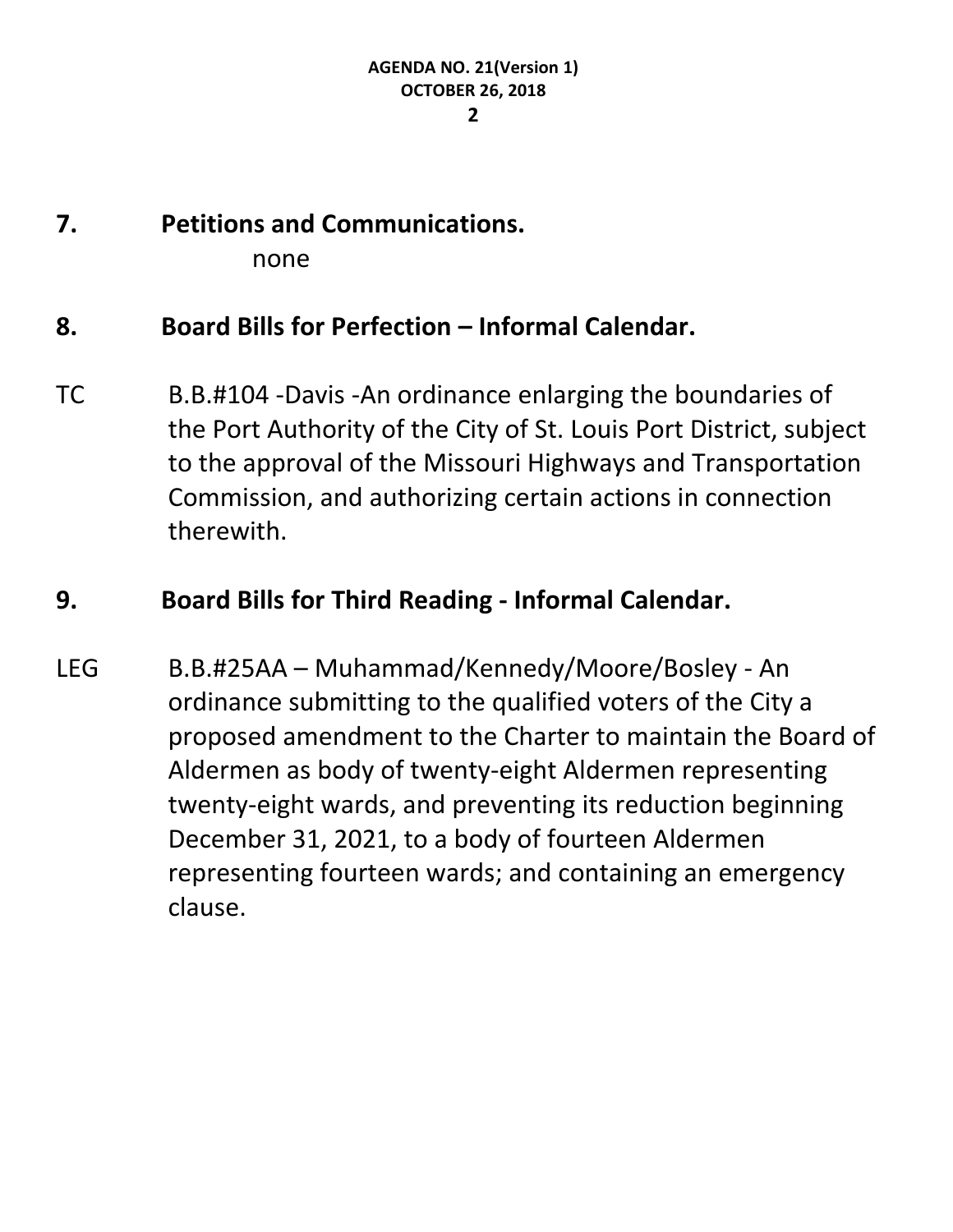## **10. Resolutions – Informal Calendar.**

- HUDZ Res.#101 J. Boyd Enterprise Zone for Union Electric Company Enterprise Zone for 4301R, 4321 & 4427 Geraldine.
- HUDZ Res.#104CSAA Roddy The Authority to establish guidelines With regard to the terms of such real estate tax abatement for Residential properties with new investment of less than One Million Dollars based on established criteria.

## **11. First Reading of Board Bills.**

- B.B.#149 Bosley An ordinance recommended by the Board of Public Service to amend and make technical corrections to Ordinance 70524, which vacated above-surface, surface and sub-surface rights for vehicle, equestrian and pedestrian travel in several streets and alleys bounded by St. Louis Ave. on the north, 22nd on the east, Cass on the south and Jefferson/Parnell on the west in the City, and containing an emergency clause.
- B.B.#150 Ingrassia An ordinance recommended by the Board of Public Service to conditionally vacate above surface, surface and sub-surface rights for travel in the 10 foot wide north/south alley, the remaining portion of the 20 foot wide east/west alley and the 25 foot wide north/south alley in City Block 2273 as bounded by Union Pacific Railroad, 21st, Gratiot and 22nd, and a portion of Gratiot beginning 134.01 feet east of 22nd and extending 73.5 feet eastwardly to a portion of Gratiot previously vacated by Ordinance 65340 in the City.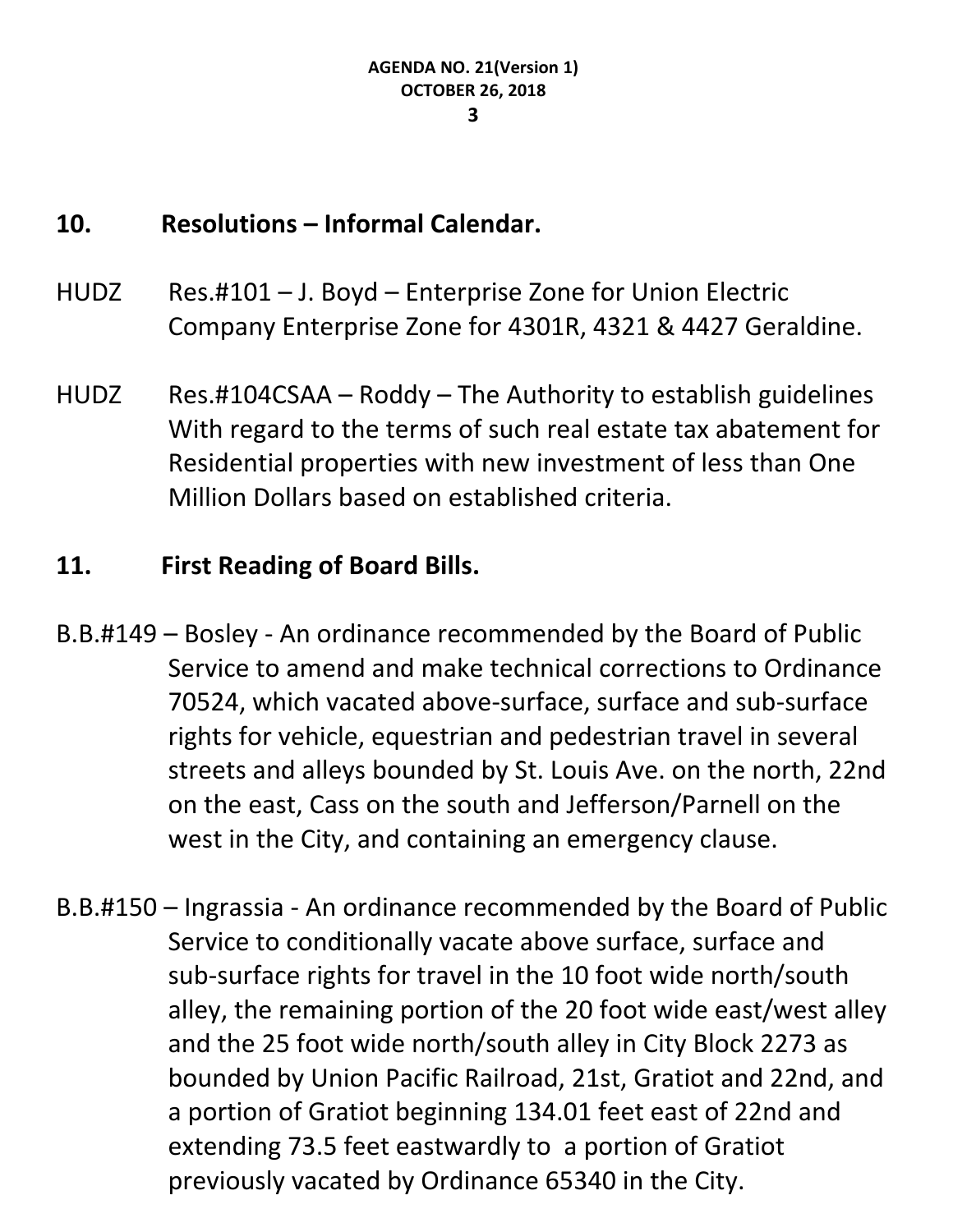## **11. First Reading of Board Bills – (cont.)**

- B.B.#151 Bosley An ordinance recommended by the Board of Public Service to conditionally vacate above surface, surface and sub-surface rights for vehicle, equestrian and pedestrian travel in the 15 foot wide east-west alley beginning at Salisbury St. and extending southeastwardly 125.5 feet to the 20 foot wide north-south alley in City Block 1174 as bounded by 19th St., Mallinckrodt, 20th St. and Salisbury in the City, Missouri, as hereinafter described, in accordance with Charter authority, and in conformity with Section l4 of Article XXI of the Charter and imposing certain conditions on such vacation
- B.B.#152 Davis Pursuant to Ordinance 68937, an ordinance authorizing the honorary street name Rev. Dr. W.H. Goatley Jr., which shall begin at the intersection of North Leffingwell and Franklin and run west on Franklin to the intersection of T.E. Huntley and Franklin.

## **12. Reference to Committee of Board Bills**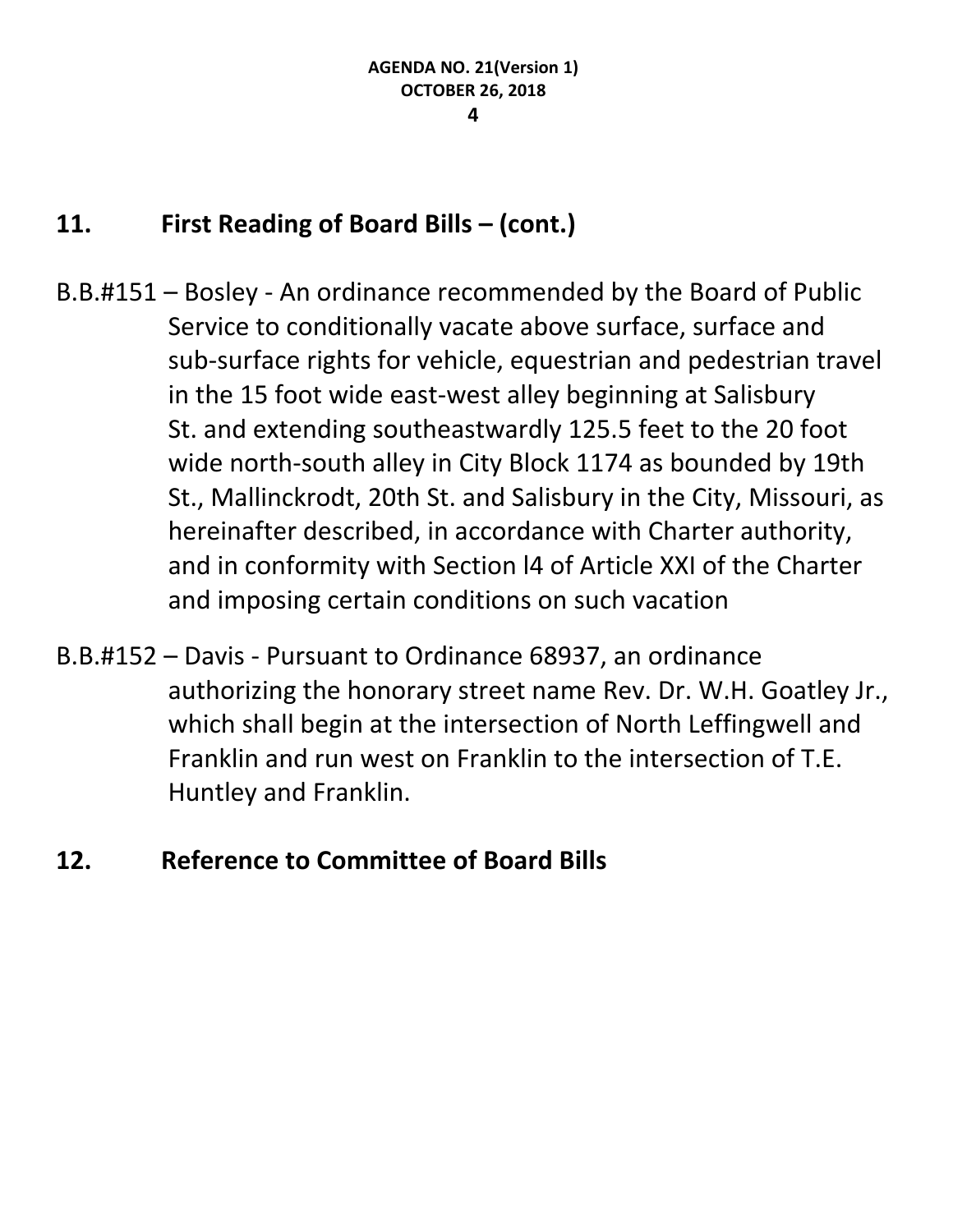## **13. Second Reading and Report of Standing Committees**

- STR B.B.#108 P. Boyd An Ordinance directing the Director of Streets to permanently close, barricade, or otherwise impede the flow of traffic on east/west alley-way in City Block 5000 Block, bounded by Robin, Lillian, Riverview and Theodore at a point on said alley-way that is approximately ten (10) feet southeast of the east curb line of Theodore Ave., and containing an emergency clause.
- STR B.B.#128 Moore An Ordinance establishing a two-way stop site at the intersection of Warne and Lexington regulating all traffic traveling northbound and southbound on Warne at Lexington and containing an emergency clause.
- STR B.B.#134AA Williamson/Moore Pursuant to Ordinance 68937, an ordinance authorizing the honorary street name Frank Williamson Sr. Way, which shall begin at the intersection of Enright and Union and run east on Enright to Arlington.
- STR B.B.#135AA Williamson Pursuant to Ordinance 68937, an ordinance authorizing the honorary street name Thelma N. Williamson Way, which shall begin at the intersection of Arlington and Clemens and run north on Arlington to the intersection of Arlington and Windemere.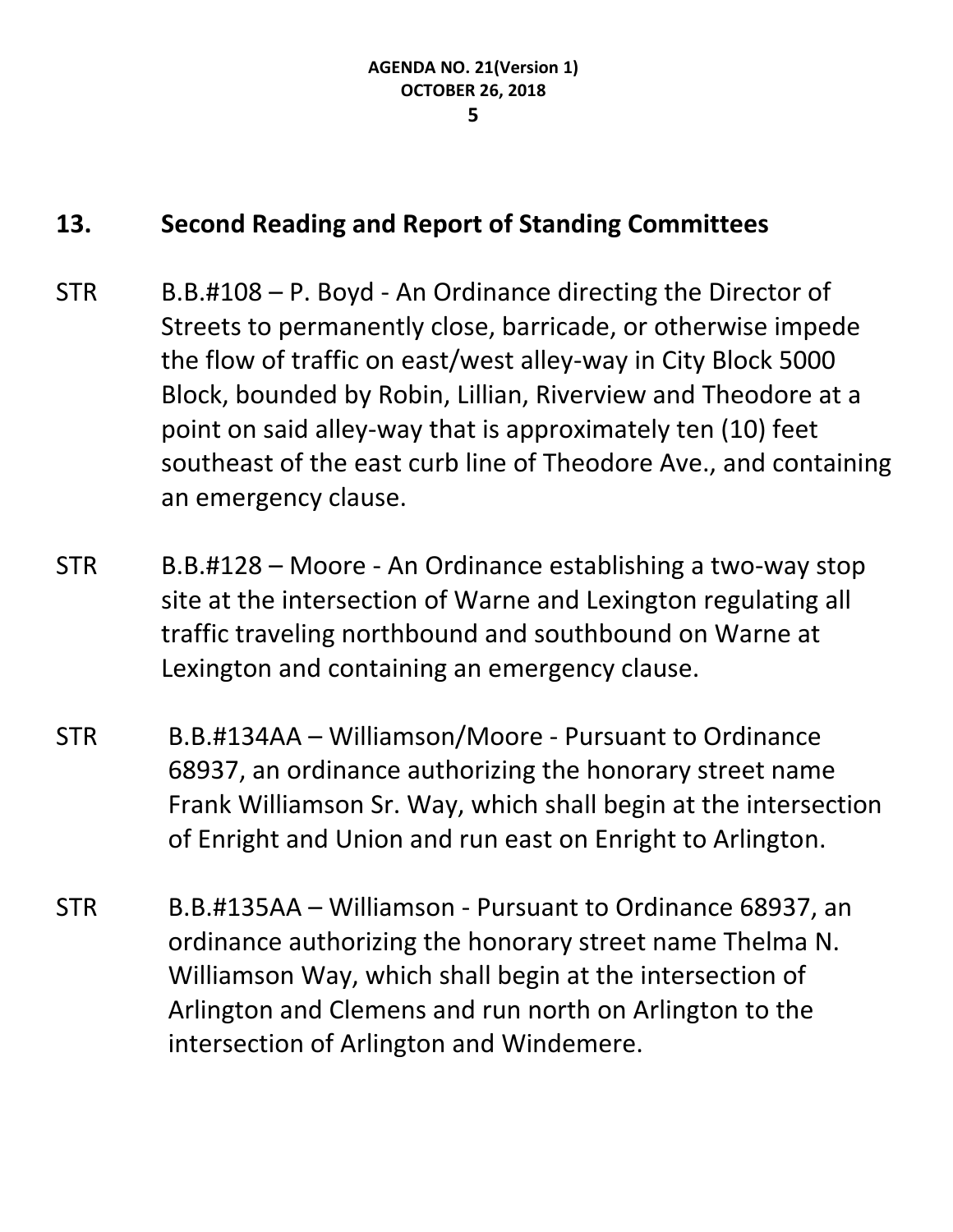# **13. Second Reading – (cont.)**

- TC B.B.#120 Davis An Ordinance recommended and approved by the Airport Commission, the Board of Public Service and the Board of Estimate and Apportionment authorizing and directing the Director of Airports, the President of the Board of Public Service, and the Comptroller to enter into and the "Memorandum of Agreement for Expansion of and Improvement to Inbound Baggage System and Facilities Terminal 2" at St. Louis Lambert International Airport that memorializes the agreement between the City and Southwest Airlines Company; containing a severability clause, and containing an emergency clause.
- TC B.B.#121 Davis An Ordinance recommended and approved by the Board of Estimate and Apportionment authorizing and directing the Director of Airports and the Comptroller, owner and operator of St. Louis Lambert International Airport to enter into and execute the Concession Agreement AL-252 between the City and AvendCo, LLC, granting to Concessionaire, certain rights and privileges in connection with the occupancy and use of the Premises; containing a severability clause; and containing an emergency clause.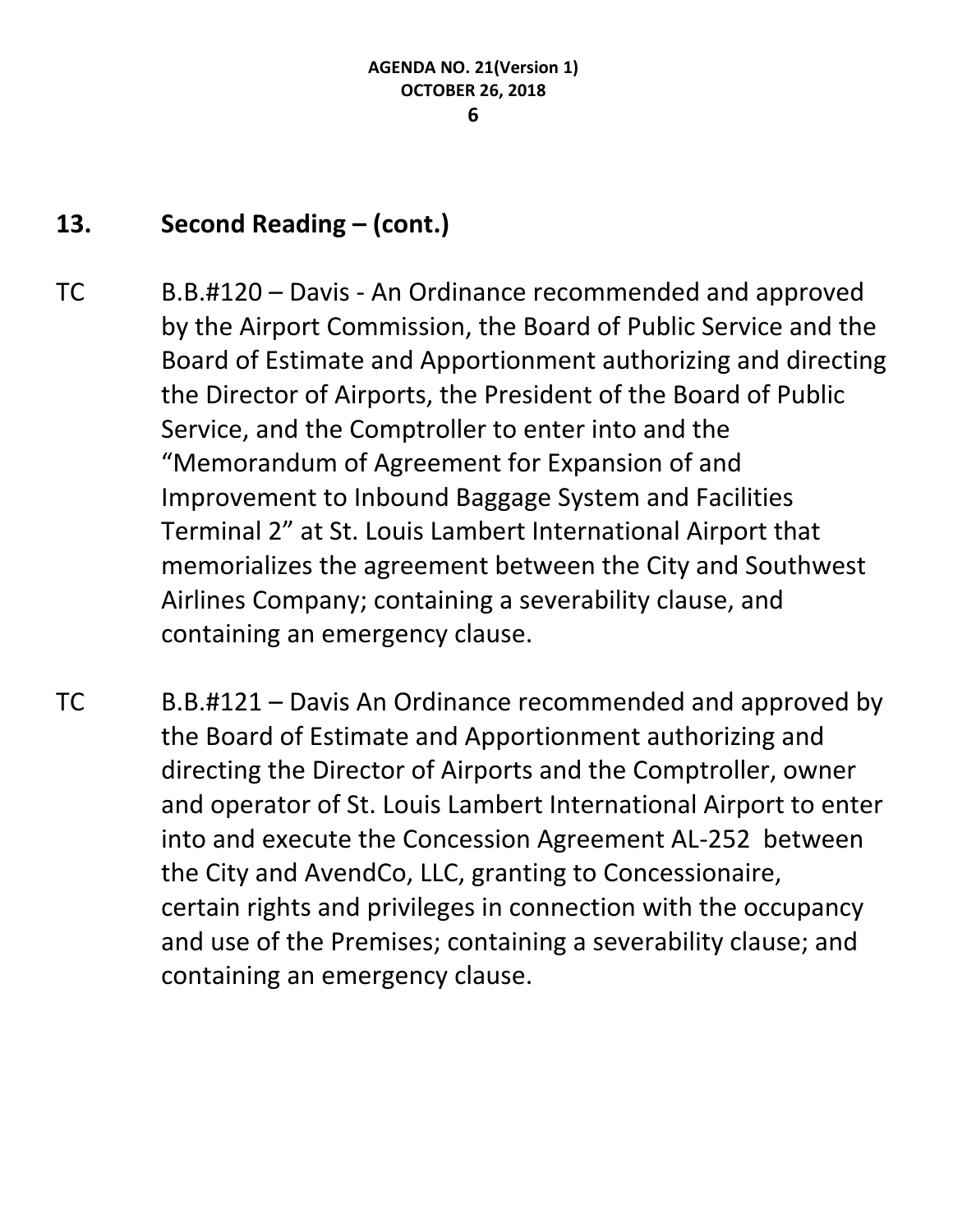# **13. Second Reading – (cont.)**

 $HUDZ$  B.B.#122 – Roddy – An ordinance recommended by the Board Of Estimate and Apportionment, authorizing the Mayor of the City, to submit a 2019 Annual Action Plan to the United States Department of Housing and Urban Development as required To apply for funding under the Federal Community Development Block Grant, HOME Investment Partnership, Emergency Solutions Grant and Housing Opportunities for Persons with AIDS Entitlement Programs.

# **14. Report of Special Committees** none

# **15. Perfection Consent Calendar.**

HH B.B.#132 - Arnowitz/Guenther/Pres. Reed - An ordinance authorizing and directing the Director of the City Department of Health, Mayor of the City and their authorized grantee official, to enter into and execute a Cooperative Agreement Award with the U.S. Department of Justice, Office of Justice Programs, to fund the St. Louis Opioid and Homicide Prevention Command Center.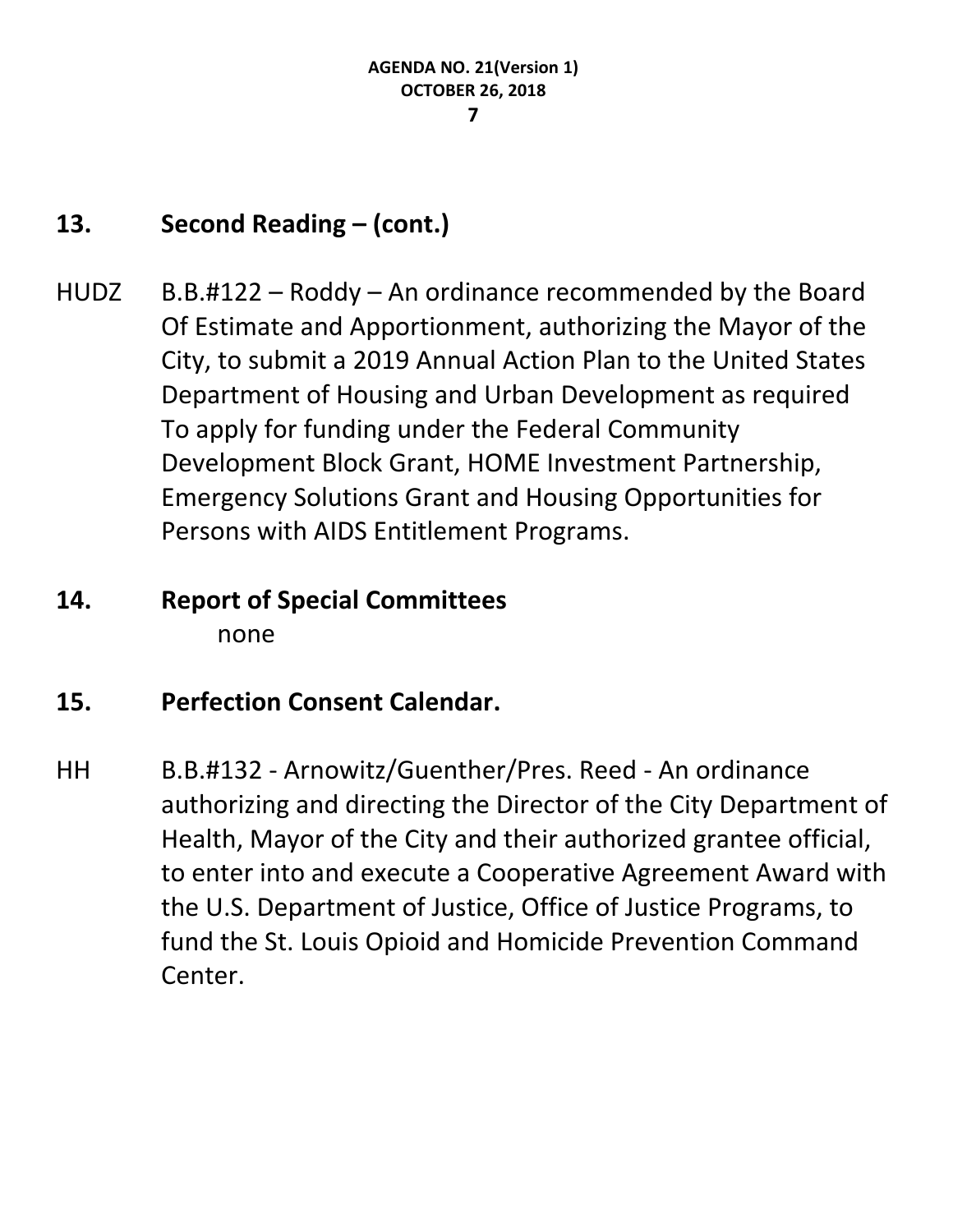## **15. Perfection Consent Calendar – (cont.)**

- WM  $B.B. #123CS Ingrassia An ordinance authorizing the sale of$ Certain real property owned by the City and located in City Blocks 2007 and 2008 and containing a severability clause. This ordinance, authorizing and directing the Mayor and Comptroller to execute upon receipt of and in consideration of the sum of Six Hundred Fifty Thousand Dollars, a Quit Claim Deed remise, release and forever quit claim unto 2200 Washington LLC, whose address is 1425 South 18th Street, St. Louis Mo. 63104, certain City-owned property located in City Blocks 2007 and 2008.
- WM B.B.#130AA– Vollmer An ordinance approving the petition to establish the LaCollina Community Improvement District, establishing the La Collina Community Improvement District.

## **16. Board Bills for Perfection** none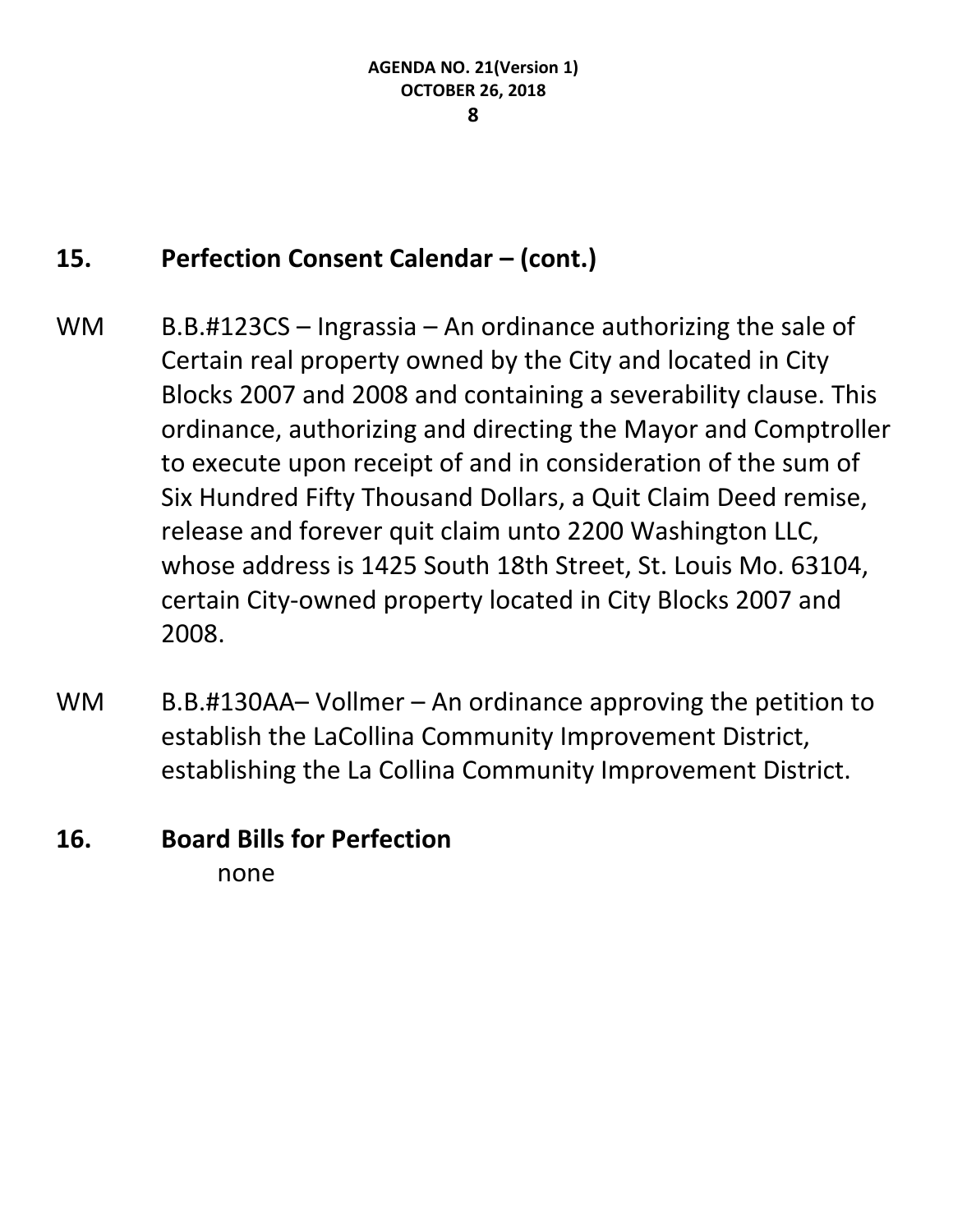## **17. Third Reading Consent Calendar**

LEG B.B.#124 – Ogilvie/Murphy - An ordinance repealing Section 4, Subsections 746.010 through 756.040 of Ordinance No. 51871, approved April 4, 1963, and pertaining to the establishment of the Decent Literature Commission, its organization, responsibilities, powers and purposes.

## **18. Third Reading/Report of Engrossment and Final Passage**

LEG B.B.#6AAFS- Howard/Murphy - An ordinance repealing Ord. 70475 and in lieu Thereof enacting a new Ordinance to be known as the City Whistleblower Law, pertaining to reporting improper governmental action and providing protection from retaliatory action for reporting and cooperating in the investigation and/or prosecution of improper governmental action; containing definitions, procedures for reporting improper governmental action and retaliation, and penalties; and containing severability and emergency clauses.

# **19. Report of the Enrollment Committee.**

B.B.#124 - #6AAFS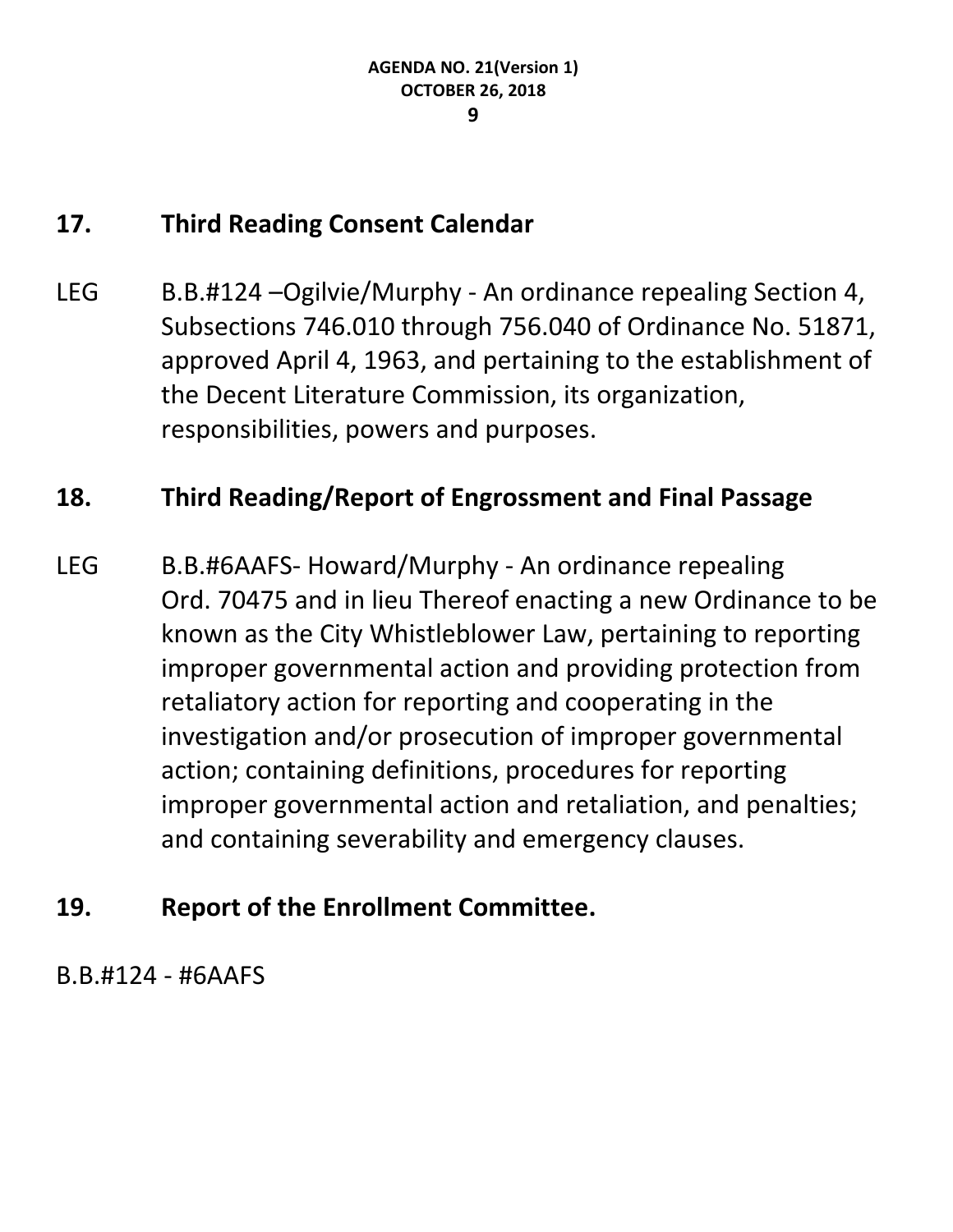# **20. Courtesy Resolutions Consent Calendar**

- Res.#159 Pres. Reed/Roddy the Board of Aldermen recognize the St. Louis Internship Program.
- Res.#160 Williamson The Board of Aldermen notes the passing of Marguerite Scott.
- Res.#161 Williamson The Board of Aldermen notes the passing of Arleen Denise Williamson
- Res.#162 J. Boyd The Board of Aldermen recognize and congratulate Antwan Pope for his accomplishments, and we thank him for his continuing efforts to improve the quality of life for the residents of this City.
- Res.#163 Kennedy The Board of Aldermen recognize and thank Minister Hosea E. Gales for his contributions and tireless service to the St. Louis region, and for his continuing efforts to improve the quality of life for the residents of his community and this City.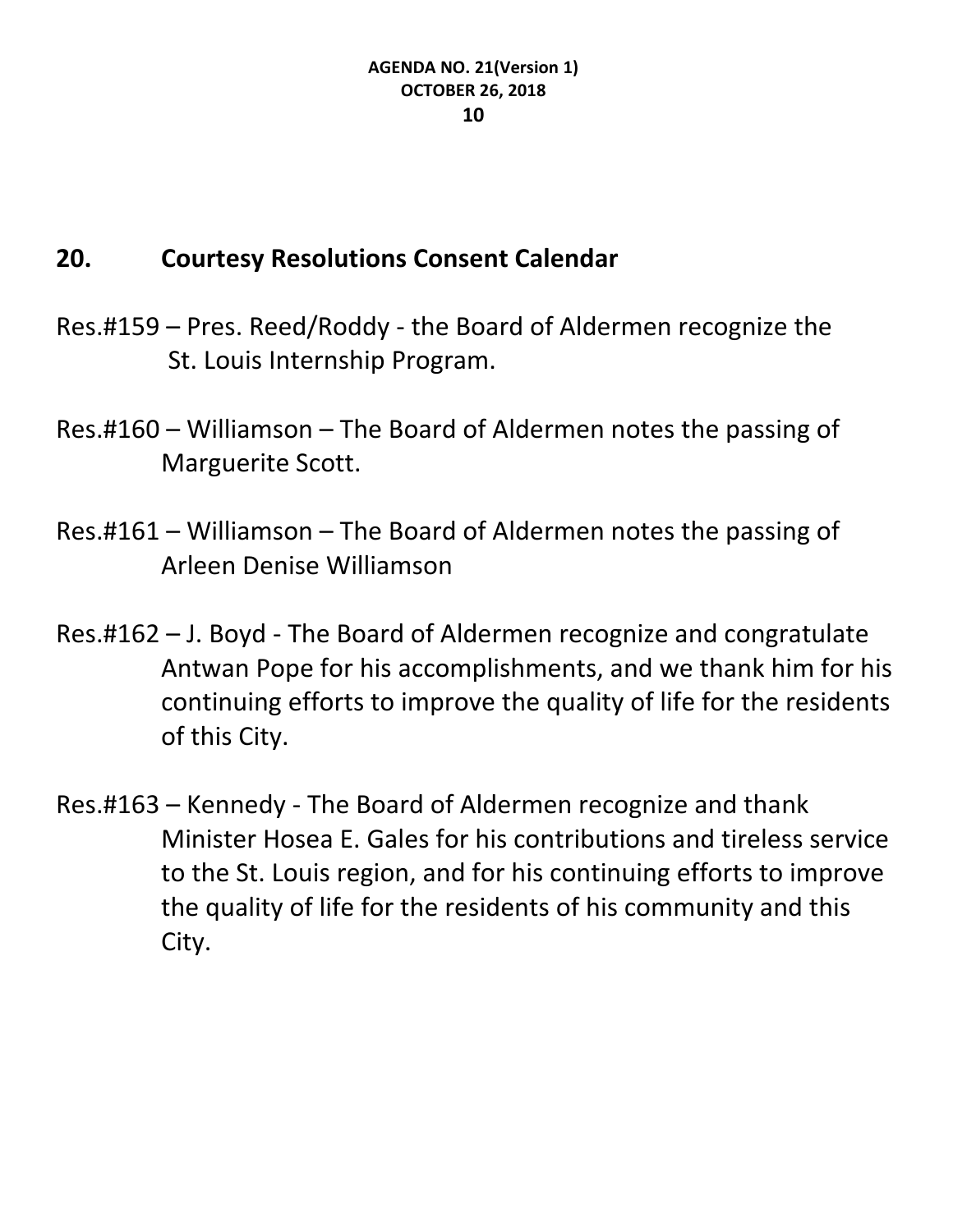# 21. **First Reading of Resolutions.**

Res.#164 – Spencer - The Board of Aldermen recognizes and seeks to emphasize through this resolution the significant benefits that the passage of Proposition D will have for the City of St. Louis, and therefore urges the voters of this City to learn more about these benefits and their importance to the economy and safety of the City, and that they exercise their privilege and vote on November 6th, 2018.

## **22. Second Reading Resolutions, Committee Reports & Adoptions.**

- STR Res.#155 Oldenburg/Pres. Reed The Board of Aldermen urge The Mayor to direct the City's Chief Technology Officer to develop a 'smart city' strategy that will include a roadmap for achieving the outcomes of the strategy; establish partnerships with government entities, businesses, and in the community; implement said strategy in an equitable manner that ensures equal access to technology and related services, and benefits that may result therefrom; and to prepare and present a biannual report to the Board of Aldermen that details the current status of 'smart city' initiatives, which identifies current and potential opportunities that the City may act upon, and other matters which the Chief Technology Officer may deem relevant or important.
- **23. Miscellaneous and Unfinished Business.**

none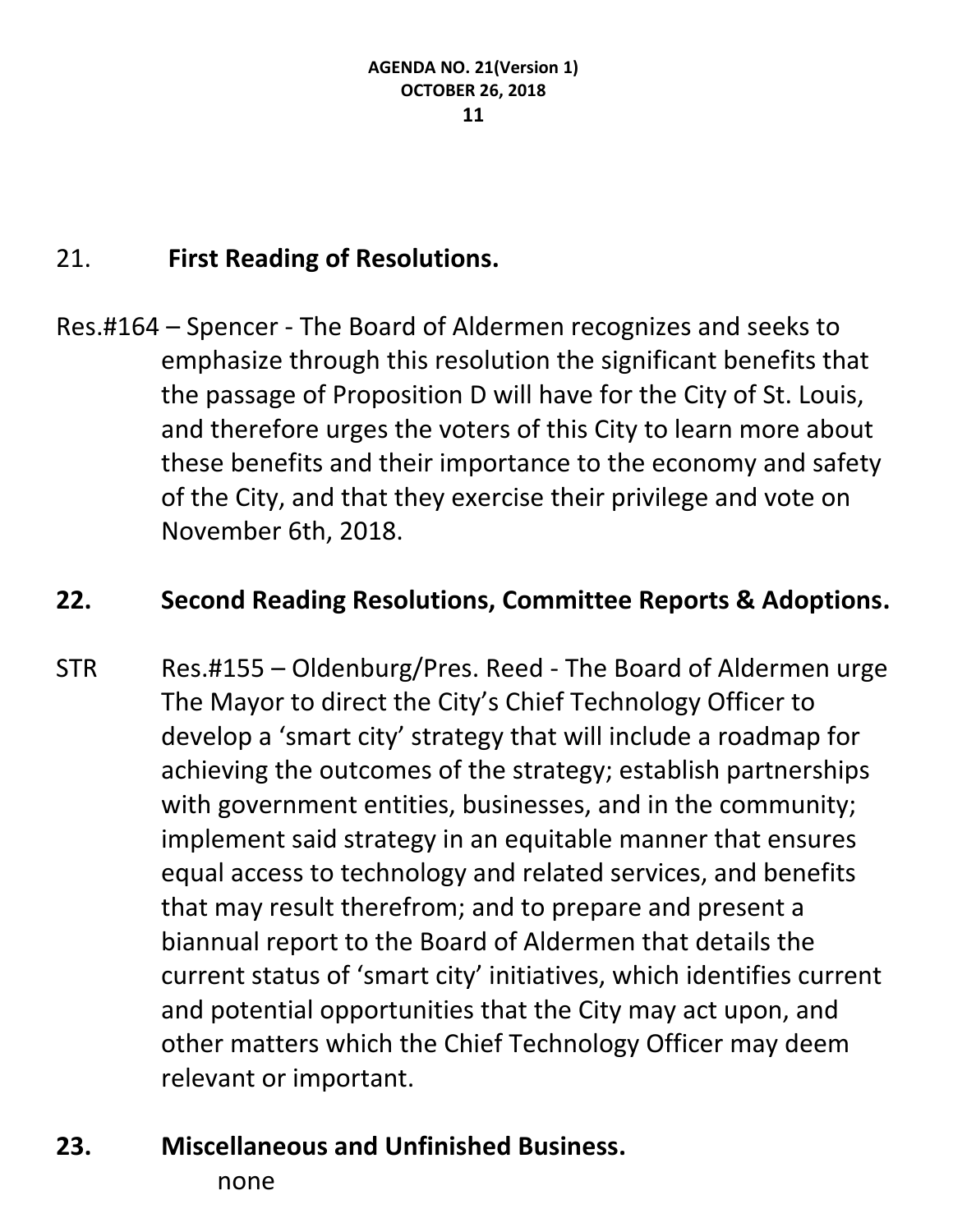#### **24. Announcements**

## **MONDAY, OCTOBER 29, 2018**

## **PUBLIC UTILITIES MEETING – 6:30 P.M. – KENNEDY ROOM**

Metropolitan Sewer District and Water Division

## **TUESDAY, OCTOBER 30, 2018**

## **PUBLIC SAFETY MEETING – 10:00 A.M. – KENNEDY ROOM**

Appointee to the Civilian Oversight Board will be in attendance for approval.

## **WEDNESDAY, OCTOBER 31, 2018**

# **HEALTH & HUMAN SERVICES MTG – 10:00 A.M. – LEISURE ROOM**

B.B.#140 – Spencer - An ordinance amending Section 1 of Ordinance No. 62571, pertaining to exemptions from the graduated business license tax, codified as Section 8.07.020 of the Revised Code of the City of St. Louis, by adding a new Subsection 5, to Section 1 of Ordinance No. 62571, creating an exemption from the graduated business license for local farmers selling their agricultural products and products produced therefrom directly to consumers solely at farmers' markets; and containing an emergency clause.